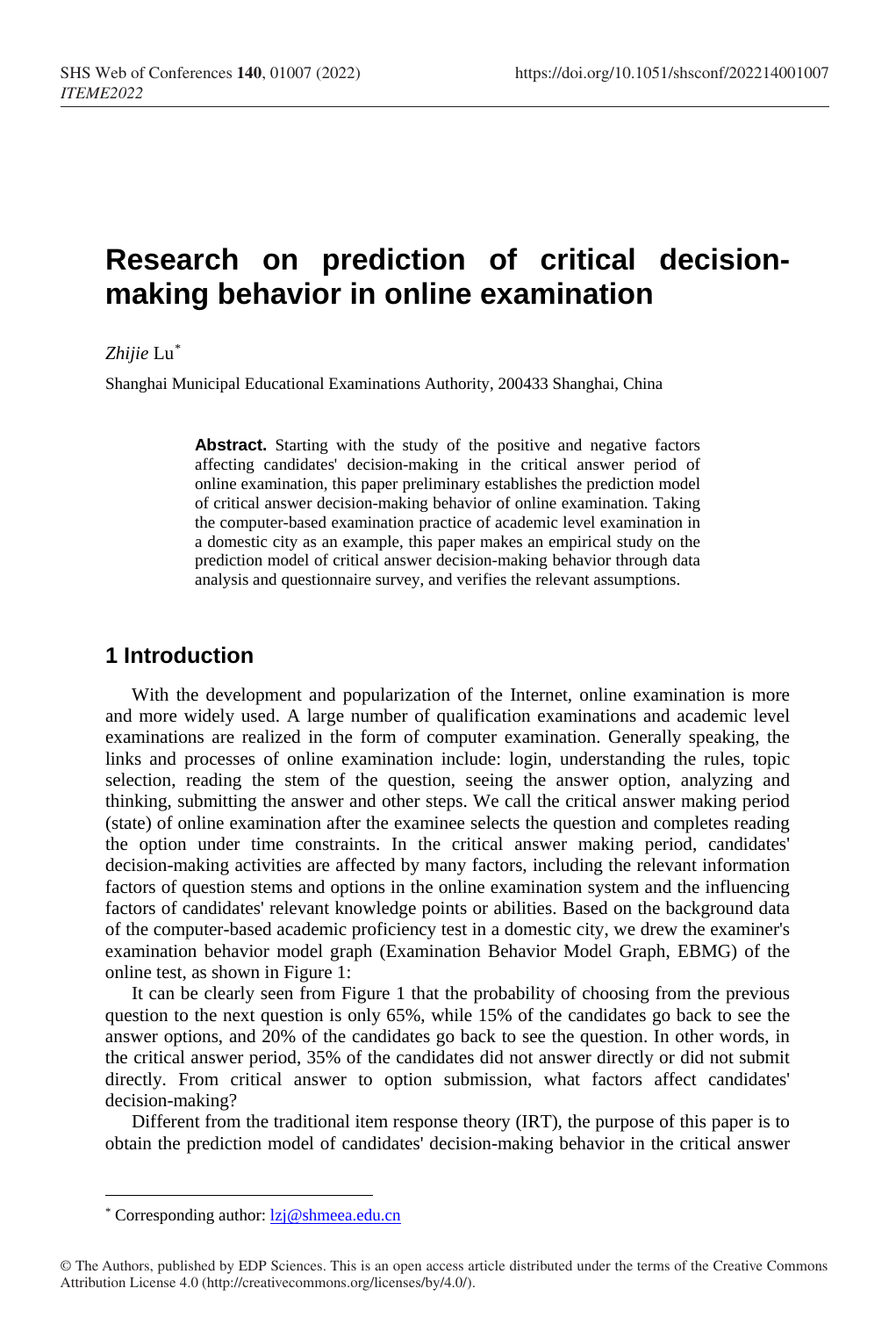period through the factor analysis[1], so as to provide reference for the improvement of relevant online examination organizations and online teaching proposition activities.



**Fig.1.** Examiner's test behavior model of computer-based academic test in a city (the relevant data in the figure is probability data).

## **2 Overview of existing relevant research methods**

The existing research methods of critical decision-making with strong time constraints mainly include three aspects:

1) Research from the perspective of behavioral science

Fishbein and Ajzen<sup>[2]</sup> first proposed that behavior intention is the main antecedent variable of behavior decision-making; Svenson O and edland  $A^{[3]}$  gave an effective model for selection and judgment under the background of time pressure. They believe that human behavior in critical decision-making will be significantly affected by time and pressure; Steel and Ovalle (1986) reached the same conclusion by using the method of Meta-analysis.

2) Research from the perspective of value (Utility)

Researchers believe that the key to the correctness of critical decision-making lies in the object's evaluation of the decision-making target value (utility). If the object believes that the decision-making target value (utility) increases, the critical decision tends to be made quickly, otherwise it is the opposite. In terms of model research, Dwyer F.  $R^{[4]}$  proposed a value based decision model, and Payne J  $W^{[5]}$  analyzed the changes of critical decision from the perspective of long-term value.

3) From the perspective of Human-Computer Interaction Psychology (HCIP)

The time boundary and the examiner's test pressure will certainly affect the examiner's critical decision-making behavior, thus affecting the examiner's submission probability of answer choice in the online test. The relevant theories of human-computer interaction psychology also give the different time constraints and examination environmental pressure brought by [traditional](javascript:;) examination and online examination from another perspective. The relevant response models based on these theories are helpful to deduce the behavior model of critical decision-making in online examination. The basic idea is that variables such as the level of examinee, the difficulty of investigating the test questions, time constraints and the importance of the test itself lead to the prolongation of the critical decision-making time, which eventually leads to the re-inspection behavior. Relevant models in this regard include Benson 1 III. Svenson O. (1993)<sup>[6]</sup> Model, Weenig M W H, Maarleveld M. Model (2002)<sup>[7]</sup>, Rieskamp J, Hoffrage U. (2007) [Policy](javascript:;) [Model](javascript:;) [8], etc.

The domestic research on the critical decision-making behavior of online examination is still in the primary stage, and the research on the model of critical decision-making is even less. In the research on the behavior of examinee in traditional examinations, Zhang Bei (2013) Analysis of the causes of college students cheating in examinations. From the impact of the social environment, college education management deviation, students to improve the self-management of three aspects of detailed analysis<sup>[9]</sup>. Liu Jing  $(2014)$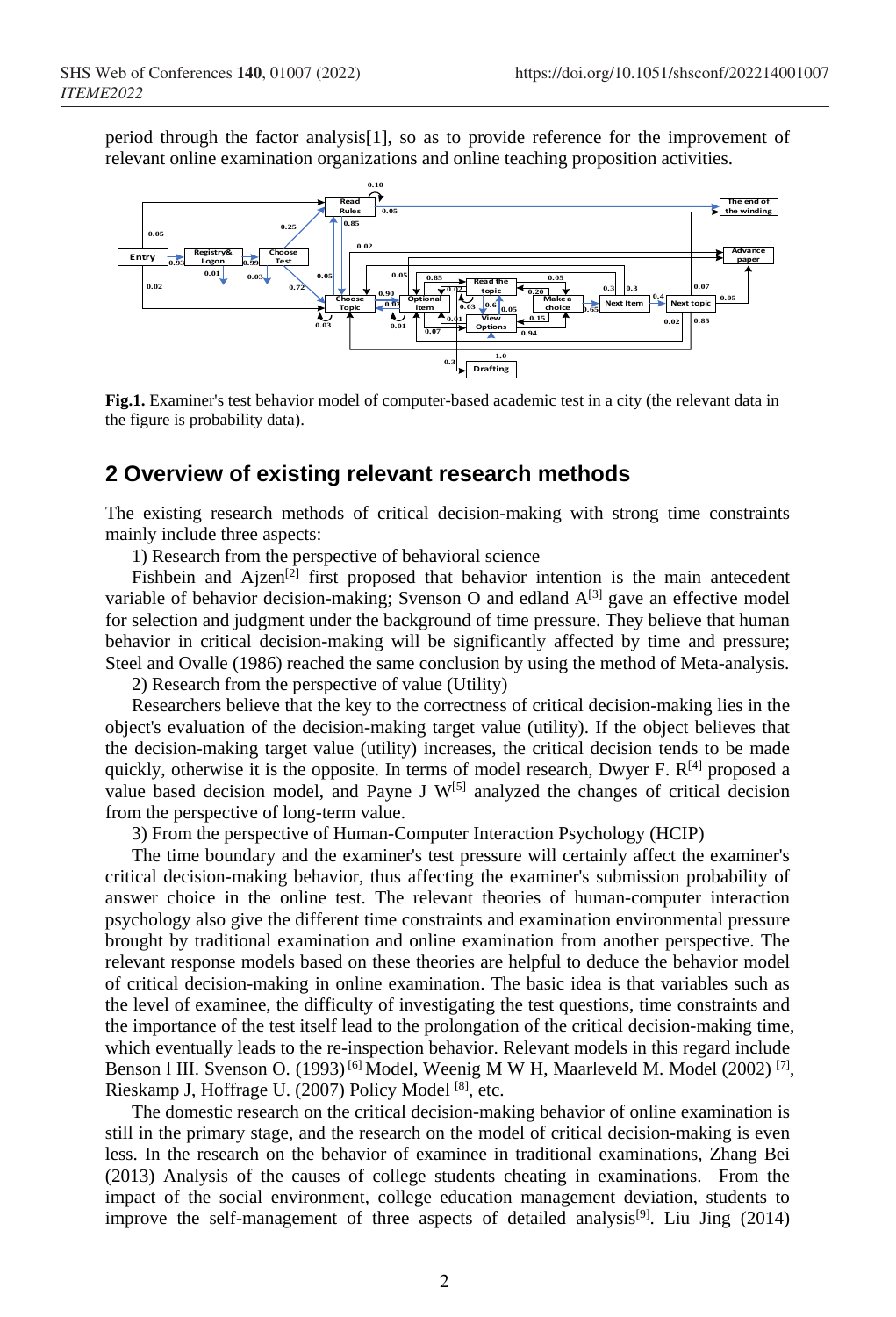studied the identification of abnormal behaviors in Chinese examinations and proposed an interface model for identifying abnormal behaviors of examinee based on Kinect<sup>[10]</sup>; In terms of online examination, Hu Senbo (2019) conducted in-depth research on the detection method of online examination cheating based on video in his master's thesis, and proposed relevant methods and models<sup>[11]</sup>. Fan Zijian etc.  $(2018)$ <sup>[12]</sup>studied the online examination abnormal behavior monitoring based on multi-dimensional somatosensory information, and judged whether the examiner's behavior was abnormal by analyzing the frequency and duration of abnormal events in a time window. Generally speaking, their research has not established a relatively complete path model, and there is less analysis of critical decisionmaking.

Based on the above relevant research methods, we intend to verify the critical decision prediction model through empirical methods on the basis of relevant assumptions.

# **3 Objectives and assumptions**

#### **3.1 Research objectives**

Based on the online data of academic level examination in a city in China, this paper conducts an electronic questionnaire survey on the candidates with significant critical answer making period through mobile phone short message or telephone, in order to study the impact of various information or influencing factors on the decision-making behavior of the candidates in the critical answer making period, and establishes a prediction model of critical answer making behavior of online examination through empirical research, It provides a theoretical basis for the system management of online examination and related proposition management.

#### **3.2 Structure of prediction model**

The model involves two concepts: one is the confirmation behavior of making answer, and the other is the critical decision-making of making answer.

The so-called online examination answering behavior is actually the process of information interaction between candidates on the network through mouse, keyboard and other digital sound or image input devices. It is the embodiment of candidates' thoughts in the online examination network. The behavior in the online examination network is affected by many factors. As a kind of online examination network behavior, answering confirmation behavior is also affected by many factors. For example, in the example of computer-based academic level examination in this paper, answering confirmation behavior is affected by students' learning level, difficulty of test questions, complexity of test presentation methods, examination environment, training, operation proficiency, software interface, examination duration, input method The complexity of submitting answer results, candidates' review time, hardware and network stability, the ease of use of drawing tools and formula editors, examination rules, candidates' physical condition, candidates' computer-based examination experience and omissions.



**Fig. 2.** Network transaction behavior prediction model.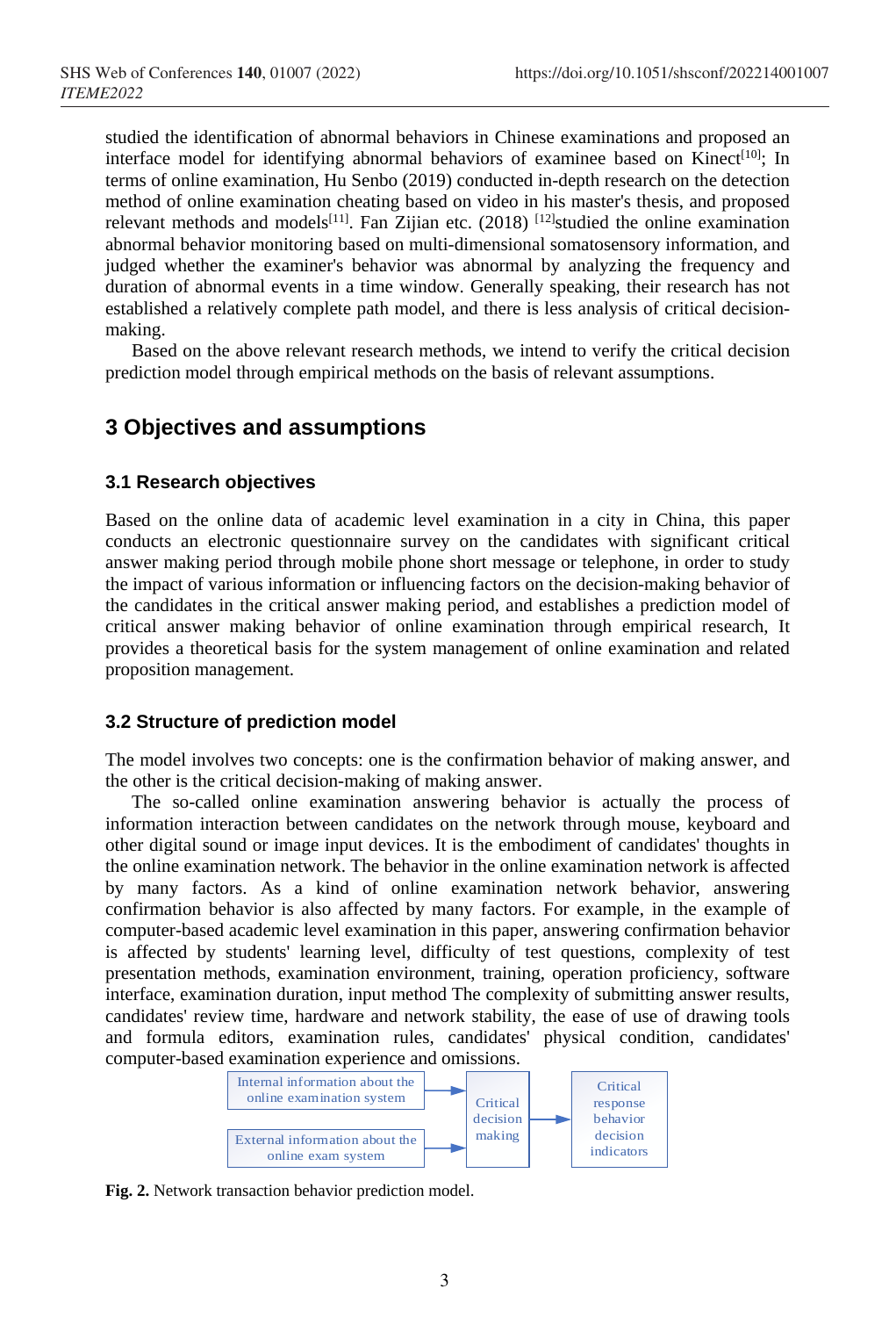The decision-making process in the critical response behavior is a complex process. It is a comparison between the score and the focus and effort expenditure of the examinee under the condition of time constraints. Because the examinee will always be affected by all or part of various information, in fact, the final decision-making result is the comprehensive result of the examiner's subjective judgment and intuitive feeling, In essence, it is a psychological process. In view of this, the establishment of critical answering decisionmaking behavior prediction model can also refer to Slovic's psychometric model<sup>[13]</sup>, as shown in Figure 2. It is proposed to analyze the critical answering decision-making behavior prediction model from the following three aspects:

1) Relevant information: This is the data source for candidates to make critical answer making decisions. According to the impact of information on answer making behavior, information can be divided into positive information and negative information, such as students' learning level, training, operation proficiency, hardware and network stability, ease of use of drawing tools and formula editors, examination environment The examiner's computer test experience is included in the positive information; The difficulty of test questions, test rules, complexity of test question presentation, input method, complexity of submission of answer results, omission and negligence are included in negative factors.

2) Decision making behavior: candidates' decisions on critical answering behavior are mainly based on the timeliness and integrity expectation of answering. In the twodimensional space composed of these two factors, any critical answering decision has a corresponding position, which can reflect the guidance of critical answering behavior.

3) Decision making indicators of critical answering behavior: including the usual test scores, review preparation, difficulty of test questions, answering methods, input method settings, test duration, test importance, test substitutability, remaining make-up times, test site environment, new question types, test presentation methods, cheating possibility, candidate credit level, computer-based test adaptability, omission and negligence, etc.

#### **3.3 Research hypothesis**

Hypothesis 1: In the critical answer making period, negative information will accelerate the candidates to cancel the answer making choice submission behavior, and even cause abnormal operation; The positive information will promote the final completion of the selection and submission of answers, and the smooth progress of the online examination and the improvement of candidates' scores.

Hypothesis 2: The factors of examiner's learning level and the difficulty of the question are the key factors affecting the success of the answer making choice submission behavior in the critical answer making decision prediction model.

Hypothesis 3: In the critical answer making period, candidates will use, including the usual test results, review preparation, difficulty of test questions, answer making methods, input method settings, test duration, test importance, test substitutability, remaining makeup times, test site environment, new question type, test question presentation method, cheating possibility, candidate credit level, computer test adaptability Omission, negligence and other effective decision-making indicators to make critical answer decision.

## **4 Research methods**

#### **4.1 Time and scope**

The data analysis lasted three months. Firstly, 50000 answer process data of candidates with critical answer behavior were exported from the background database in the online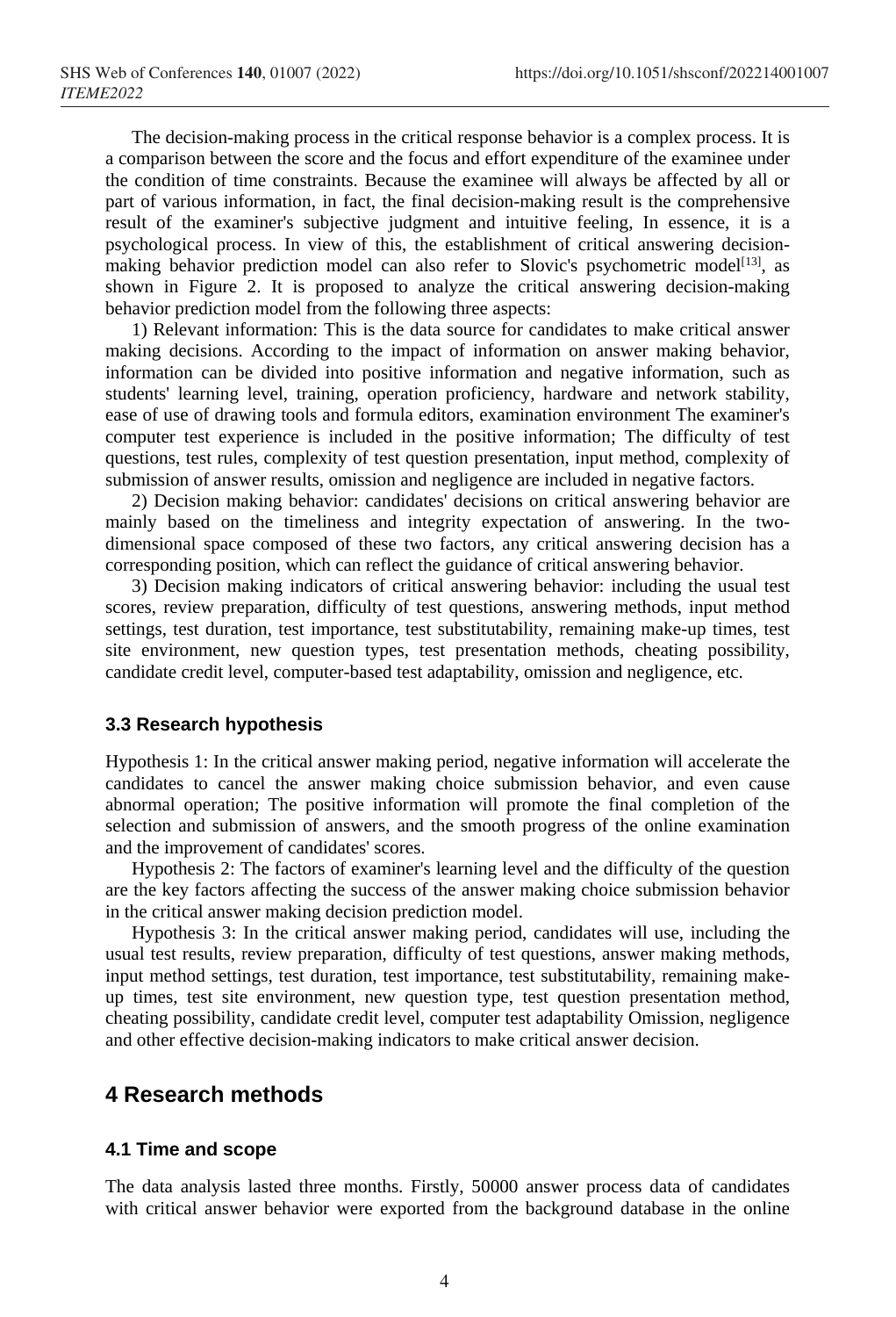examination system. The pause time of 20 seconds in multiple-choice questions was taken as the boundary of the critical answer decision-making period. It was confirmed that 26368 answer records were not submitted immediately, and there may be decision-making information in the critical answer period, Among them, 5690 pieces of answer information are finally blank. Through the analysis of the answer data of candidates in the critical answer decision-making period, it is found that there are 2235 pieces of repeated information (the same topic question, the same item question and the same candidate ID). After removing the repeated critical answer data, 24133 records are compared with the candidate ID data, and they are divided into three groups, The first group is fresh students and the first group to take the computer test (1218 items in total), the second group is former students and the first group to take the computer test (6539 items in total), and the third group is former students but not the first group to take the computer test (16376 items in total). We then use the stratified random sampling method to randomly select 1000 items from the first group and 2000 items from the second group 3000 items were randomly selected from the third group and 1000 items were randomly selected from the blank group. A total of 7000 database records were taken as our research population (initial sample), and then the data were collected in two steps through the primary key content after the combination of item questions, topic questions, candidate ID and other information. The first step is to directly analyze the background data. The second step is to obtain the contact information of candidates through the student status system, and then obtain the contact information of candidates such as QQ, Wechat or E-mail through telephone, and then send the decision questionnaire of critical answer period to the effective information to obtain the relevant data of candidates' decisions during the critical answer period.

#### **4.2 Questionnaire**

It mainly includes three parts:

1) Investigation on the internal information acquisition of online examination: it investigates the acquisition and response of examinee households to the information provided by the questions, and mainly designs three types of questions, that is, the evaluation data of examiners on the existing information provided by the test question web page or page; Candidates want other information provided on the test question presentation page; Among the above information, there are 31 top 10 ranking information that affect the critical response decision, which are measured by Likert 5-point scale.

2) Critical answer making decision evaluation questionnaire survey: To investigate the decision-making process of candidates during the critical answer making period, two measurement indicators of timeliness and integrity are introduced, including the usual test results, review preparation, difficulty of test questions, answer making methods, input method settings, test duration, test importance, test substitutability, remaining make-up times, test site and test environment Likert 5-point scale is used to measure whether there are new question types, presentation methods of test questions, possibility of cheating, candidates' credit level, adaptability of computer-based test, omission and negligence, etc.

3) Information investigation on the external influence of online examination on decision-making: it mainly investigates the content channels for candidates to obtain relevant information outside the online examination system and the ranking of factors affecting critical answer making decision in these information, as well as the investigation of relevant personal information, with a total of 24 items, which are measured by Likert 5 point scale.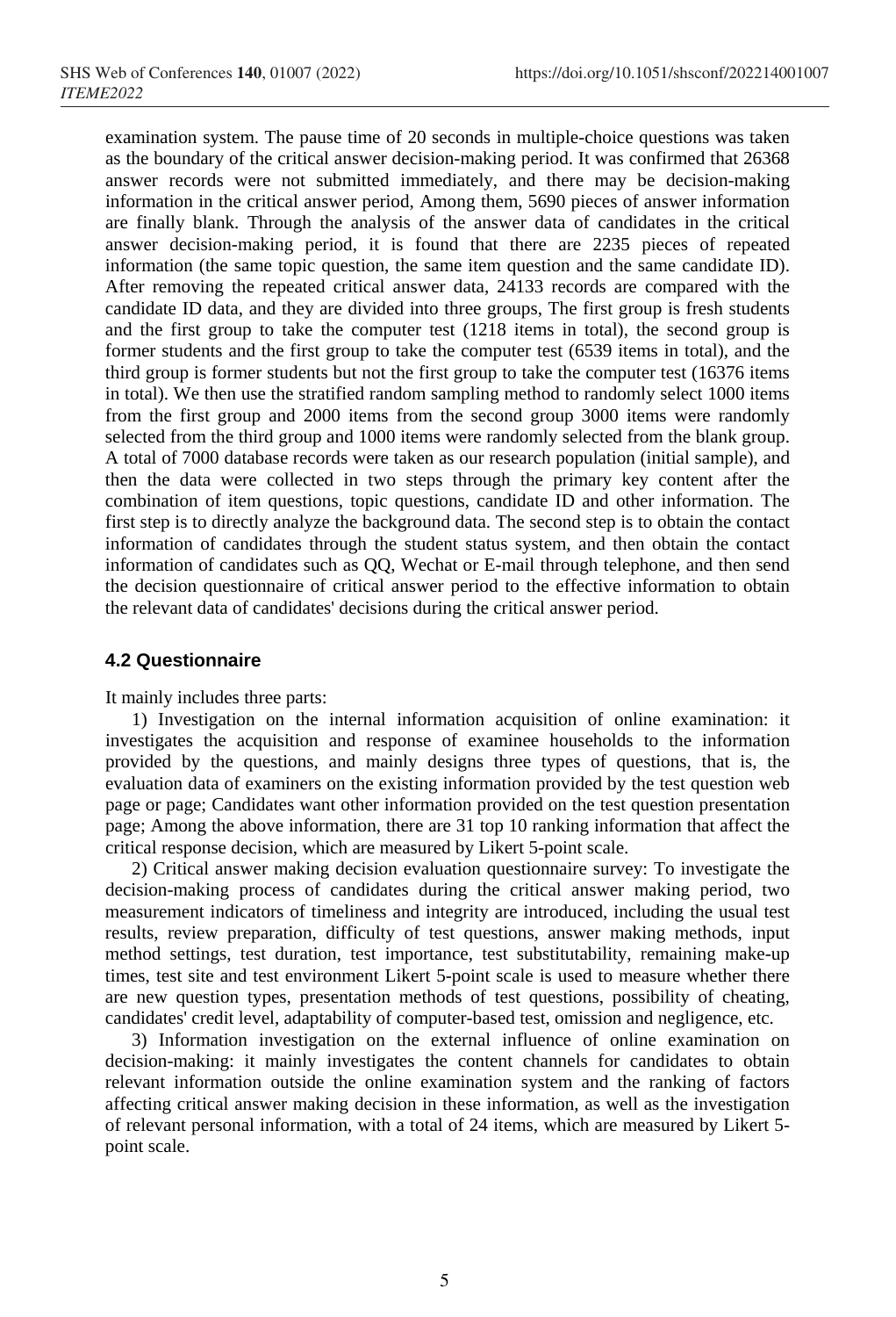### **4.3 Formal survey sample**

There are 2623 officially returned statistical electronic questionnaire texts, because each person may be involved in the critical decision-making of multiple questions, and the final effective sample is 2321 after removing the wrong information and repeated information. Relevant information is shown in Table 1:

| <b>High school</b><br>name* | Sample/pro<br><b>portion</b> | Age bracket    | Perce<br>nt. | <b>Secondary</b><br>School of | Percen |
|-----------------------------|------------------------------|----------------|--------------|-------------------------------|--------|
| High school1                | 178/7.67                     | $\leq$ =14     | 1.2          | The city key                  | 3.3    |
| High school2                | 111/4.78                     | 15             | 6.7          | Area of focus                 | 9.7    |
| High school3                | 109/4.69                     | 16             | 19.8         | Regular senior                | 36.3   |
| High school4                | 98/4.22                      | 17             | 35.9         | In vocational                 | 13.2   |
| High school5                | 96/4.14                      | 18-20          | 31.5         | Former graduate               | 29.7   |
| High school6                | 92/3.96                      | $21 - 24$      | 3.3          | Candidates from               | 5.6    |
| High school7                | 92/3.96                      | $>=25$         | 1.6          | Others                        | 2.2    |
| High school8                | 89/3.83                      |                |              |                               |        |
| High school9                | 82/3.53                      |                |              |                               |        |
| High school10               | 81/3.49                      |                |              |                               |        |
| High school11               | 77/3.32                      | Gender         | Perce        | <b>Channel of</b>             | Percen |
| High school12               | 70/3.02                      | Male           | 51.2         | QQ                            | 16.8   |
| High school13               | 62/2.67                      | Female         | 48.8         | Wechat                        | 36.5   |
| High school14               | 56/2.41                      |                |              | Email                         | 29.4   |
| High school15               | 55/2.37                      | <b>Subject</b> | Perce        | Telephone                     | 11.2   |
| High school16               | 54/2.33                      | Ideology and   | 15.2         | Picture                       | 4.0    |
| High school17               | 50/2.15                      | History        | 14.5         | Others                        | 2.1    |
| High school18               | 49/2.11                      | Geography      | 12.6         |                               |        |
| High school19               | 48/2.07                      | Physics        | 17.1         |                               |        |
| High school20               | 46/1.98                      | Chemistry      | 13.6         |                               |        |
| High school21               | 43/1.85                      | Bioscience     | 13.2         |                               |        |
| High school22               | 38/1.64                      | information    | 13.8         |                               |        |
| High school23               | 34/1.46                      |                |              |                               |        |
| High school24               | 31/1.34                      |                |              |                               |        |
| High school25               | 30/1.29                      |                |              |                               |        |
| High school26               | 28/1.21                      |                |              |                               |        |
| Other High                  | 522/22.49                    |                |              |                               |        |

**Table 1.** Examinee classification information sheet.

\*Note: Secondary schools with a sample size of less than 28 were not included

### **4.4 Statistical analysis method**

It includes three parts: system data and questionnaire data processing, factor analysis and structural equation modeling.

1) System data and questionnaire data processing

Firstly, the coding table is established according to the system data and questionnaire questions and answers, the returned data information of the questionnaire information is coded, and the corresponding questionnaire is established in EpiData software, the data file is set, the field control is added, then the original data of the questionnaire is input, and the validity and continuity of the data are checked by using the inspection module of the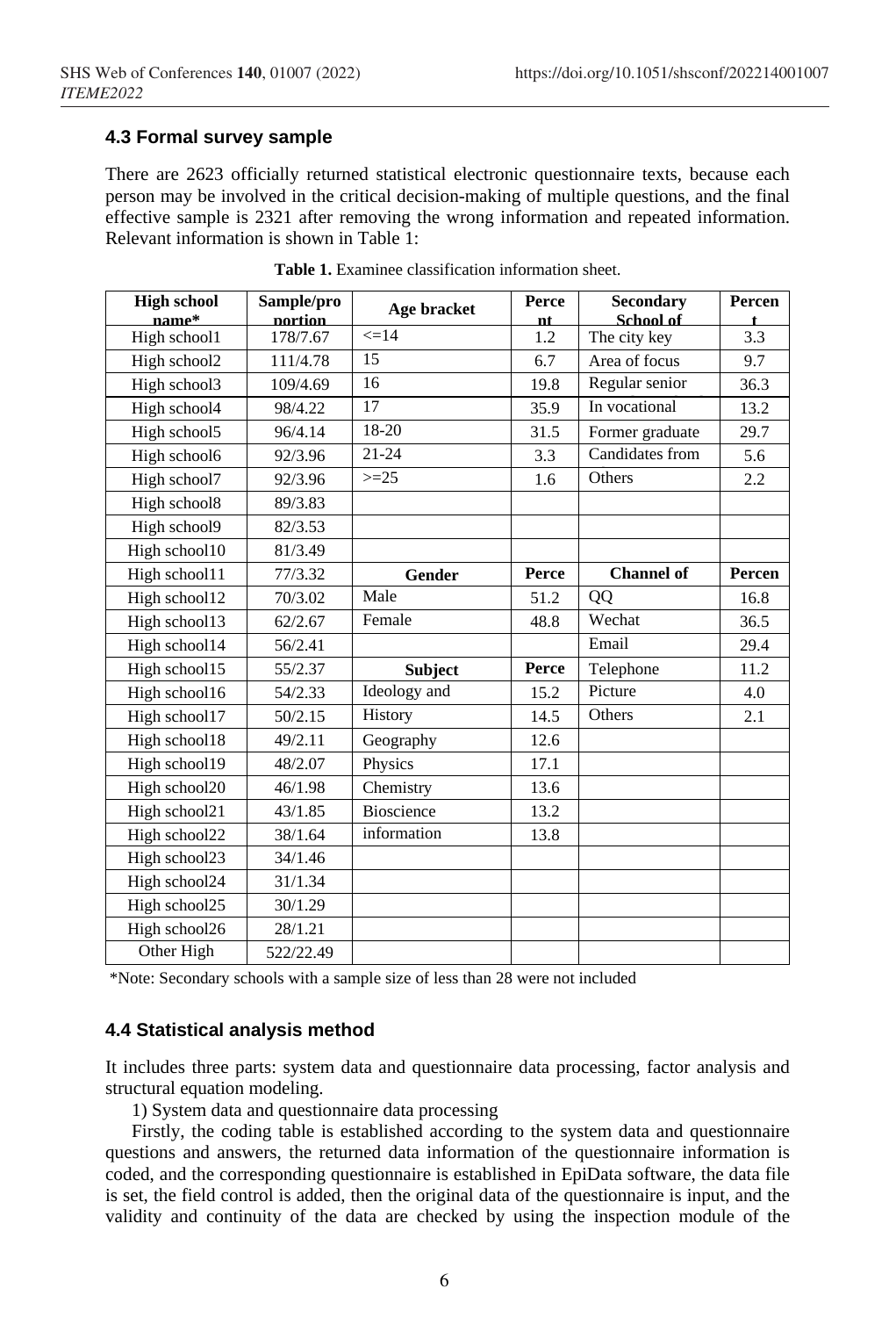software, Finally, the data is transferred out to the data file for the call of SPSS analysis software.

2) Factor analysis

At present, the main factor analysis methods include principal component analysis and common factor analysis. Principal component analysis is to linearly combine variables into a group of independent new variables, and make the new variables have the ability to explain the maximum deviation; Common factor analysis is to find out the hidden common factors from a group of variables. In this paper, the principal component analysis method is used for factor analysis, and the factor analysis data table shown in Table 2 is established. The main steps are as follows:Table 2 data sheet of factor analysis

| Variate<br>Sample | $\mathbf{X}_1$     | $\mathbf{X}_2$     | $\cdots$ | $X_{55}$            |
|-------------------|--------------------|--------------------|----------|---------------------|
|                   | $\mathbf{X}_{1,1}$ | $\mathbf{X}_{1,2}$ |          | $\mathbf{X}_{1,55}$ |
| $\overline{2}$    | $\mathbf{X}_{2,1}$ | $\mathbf{X}_{2,2}$ |          | $\mathbf{X}_{2,55}$ |
| $\cdots$          | $\cdots$           |                    | $\cdots$ |                     |
| 2321              | $X_{2321,1}$       | $X_{2321,2}$       |          | $X_{2321,55}$       |

**Table 2.** Data table of factor analysis.

**Table 3.** Correlation coefficient matrix.

| Variate           | $\mathbf{X}_1$ | $\mathbf{X}_2$ | <br>$\mathbf{X}_{55}$ |
|-------------------|----------------|----------------|-----------------------|
| $\mathbf{X}_1$    | $a_{1,1}$      | $a_{1,2}$      | <br>$a_{1,55}$        |
| $\mathbf{X}_2$    | $a_{2,1}$      | $a_{2,2}$      | <br>$a_{2,55}$        |
|                   |                |                | <br>                  |
| $\mathbf{X}_{55}$ | $a_{551}$      | $a_{55,2}$     | <br>$a_{55,55}$       |

Step 1: in the case of parameter standardization, import the questionnaire data processed by EpiData software into the data table to obtain its covariance matrix (Correlation Coefficient Matrix), which reflects the correlation between research variables.

Step 2: extract new variables (Factors) based on the covariance matrix, and seek a group of factors that are small in number and can reflect the overall variance and are not related to each other, that is, the linear combination of the original variables. For the population with K variables,  $X = \{x_1, x_2, \dots, x_k\}$ , for example, find the linear combination of variables with the largest variance

$$
Z_1 = \alpha_1 x_1 + \alpha_2 x_2 + \dots + \alpha_k x_k \text{ (including } \sum_{i=1}^k \alpha_i^2 = 1)
$$
 (1)

Z1 is called the main component 1, and then the deviation caused by the main component 1 is removed, and then the optimal linear combination of variables independent of the linearity of Z1 is found to obtain the main component 2, and then the main components 3, 4, 5, 6, etc. are obtained by analogy.

Because there are many variables set in this paper, SPSS software is used to analyze and calculate the 55 items that affect the trading behavior of online customers in critical state. The combination of orthogonal and skew rotation is used to obtain five factors, and the common variance, eigenvalue and cumulative interpretable proportion of these factors are obtained through their factor load matrix, The software calculation results show that the cumulative interpretable proportion of these five factors reaches 87.32%. These five factors are:

A) Examiner's individual factors: including 14 items, including examiner's learning ability, examiner's middle school, type of middle school, examiner's identity, examiner's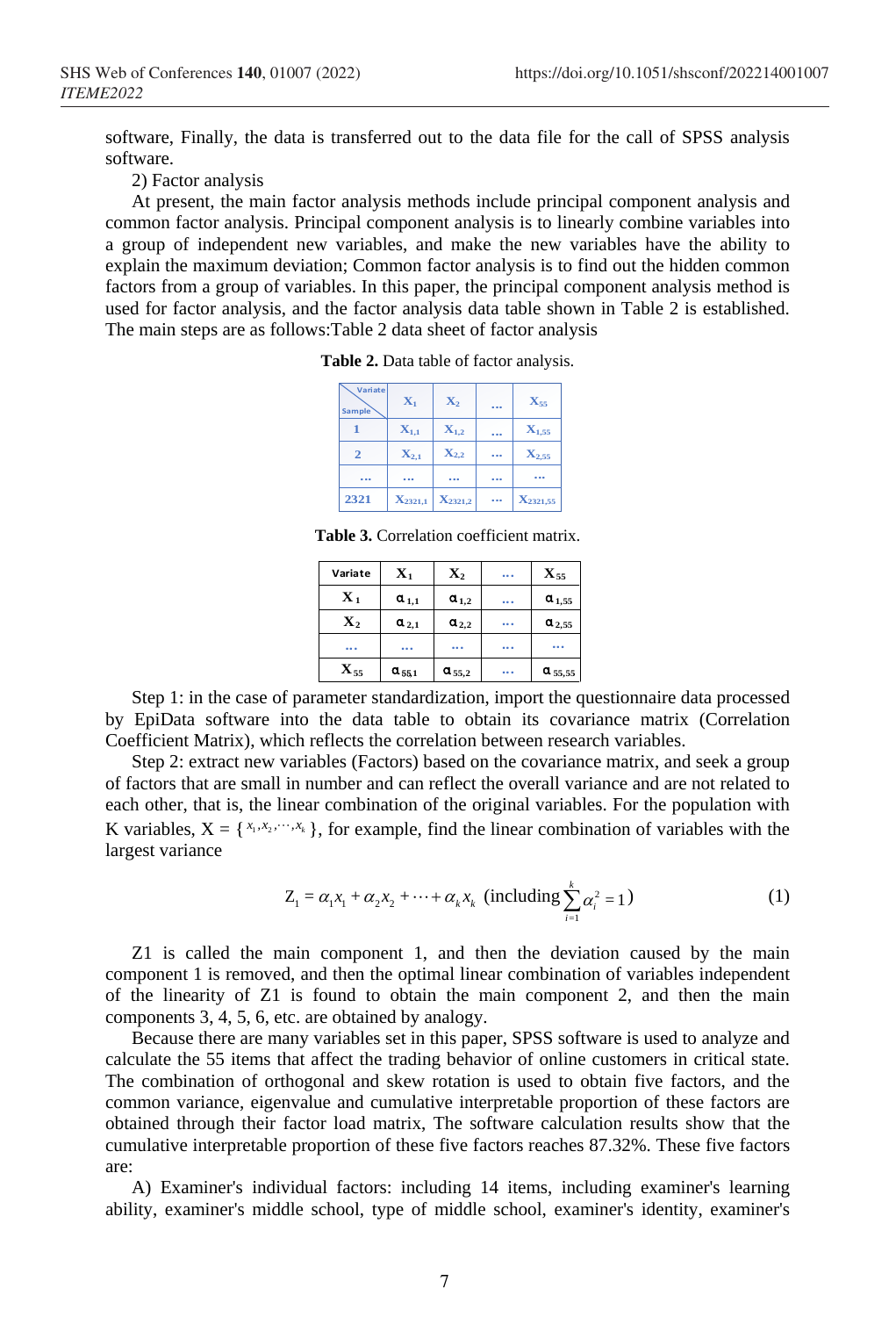gender, examiner's age, examiner's eyesight, examiner's physical condition, examiner's family economic condition, examiner's entrance goal, examiner's usual performance, examiner's review preparation, examiner's credit level, examinee careful degree and so on.

B) Test question related information: including 10 items, such as test question type (picture and text, table, multiple-choice, single choice, etc.), test question difficulty, picture and text ratio, test paper structure, test question quantity, score distribution, font size, font type, knowledge point coverage, new question type or not.

C) Human computer interaction factors: including the presentation form of test questions, font or graphic format, answer method (Simple multiple-choice questions, Drawing questions, Keyboard complex input questions, etc.), page turning convenience, input method setting convenience, screen presentation and paper presentation difference.

D) Examination environment factors: including 8 items, including the examination site environment, invigilator mode, invigilator, examination room rules, time reminder, camera distribution, examination room interference, possibility of discipline violation and cheating.

E) Examination attribute factors: including examination grade (top secret, secret, secret), examination time, examination duration, examination method, examination importance, examination passing rate, examination substitutability, whether it can be made up and the number of make-up examinations allowed, the number of remaining make-up examinations, and whether it is linked to graduation or promotion.

In addition, it also includes some other factors, such as weather factors and candidates' emotional factors. Due to the low factor load, it will not be considered separately here.

3) Structural equation modeling

Structural equation modeling (SEM) is a statistical data analysis tool formed by the comprehensive use of multiple regression analysis, path analysis and confirmatory factor analysis. SEM includes four variables: exogenous explicit variable, endogenous explicit variable, exogenous latent variable and endogenous latent variable. Its model also includes measurement model and structural model.

In the analysis of the measurement model, according to the results of the above factor analysis, we take five factors as the latent variables of the model: individual factors, test question related information, human-computer interaction factors, test environment factors and test attribute factors, and take the timeliness and integrity in the critical answer making decision-making behavior as the intermediate variables (endogenous explicit variables). The decision-making variables include the examiner's usual performance, the examiner's review preparation, the difficulty of the test question, whether the new question type, the presentation method of the test question, the way of answering, the convenience of setting the input method, the length of the test, the importance of the test, the substitutability of the test, the number of remaining make-up tests, the environment of the test site, and the possibility of discipline violation and cheating, Using orthogonal rotation, it can be integrated into two types of factors: positive factors (examiner's usual performance, examiner's review preparation, test question presentation, answer method, convenience of input method setting, test duration, test importance, test substitutability, test site environment) and negative factors (test question difficulty, new question type, possibility of discipline violation and cheating, and remaining make-up test times), The overall interpretation rate was 59.22%. On the basis of Figure 2, we establish a conceptual model for prediction and analysis of critical answering behavior, as shown in Figure 3,

Based on the conceptual model, we use Amos21 software for further analysis, due to Amos21 has the function of automatic detection of structural model. On the basis of establishing the path map of conceptual model, we use this function to automatically detect and optimize the structural equation model after importing data. The prediction model between dependent variables and independent variables is shown in Figure 4. In Figure 4, we add the correlation between individual factor F1 and negative expected index E1, It is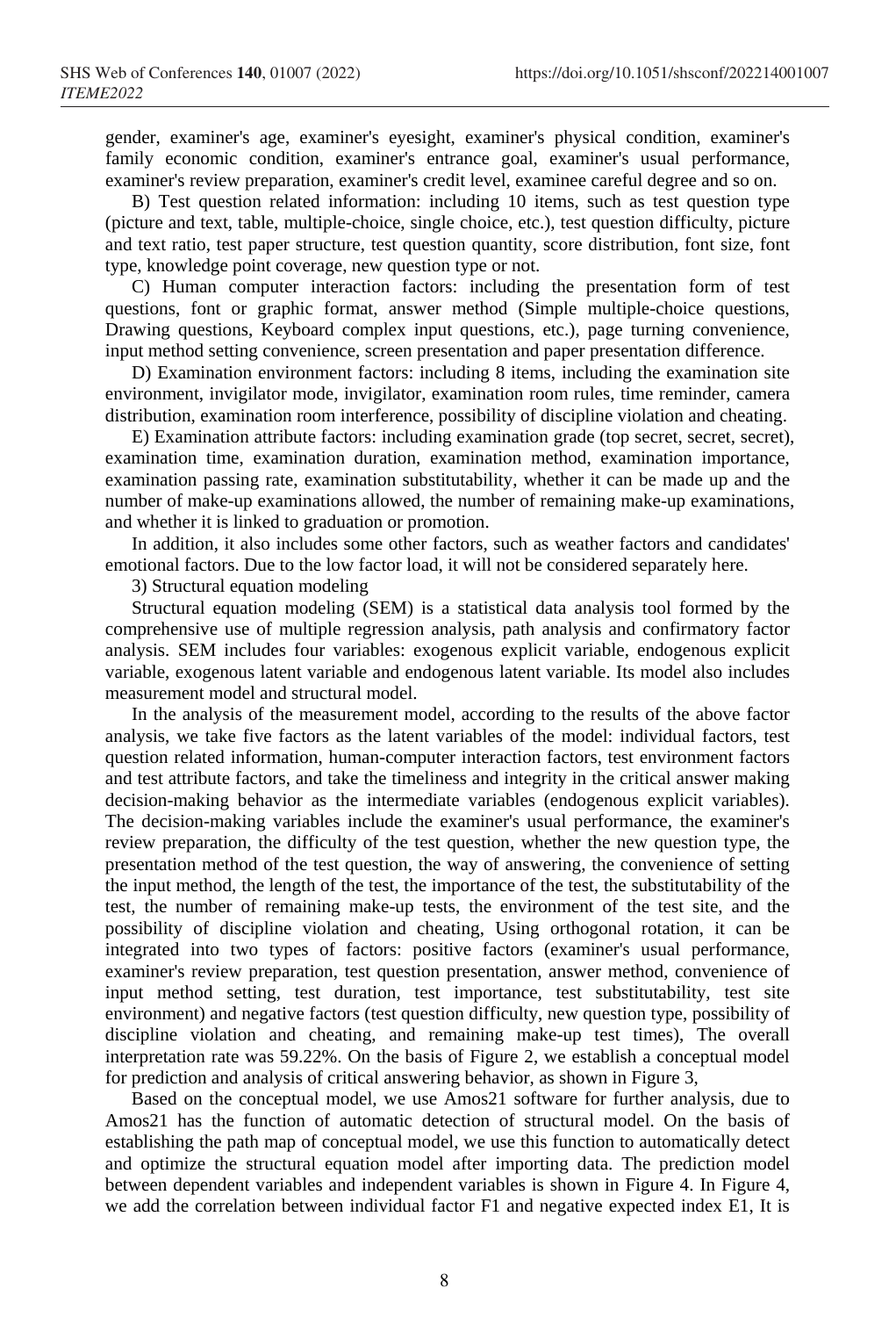mainly considered that the learning ability and usual performance in individual objective factors have a direct impact on the candidates' critical answer decision. At the same time, the results of data analysis also show that the correlation between F1 and E1 can increase the fitting degree of data.



**Fig. 3.** Conceptual model of predictive analysis of critical answer behavior in online examination.





It can be seen from Figure 4 that different factors have different effects on the critical decision-making. Among them, the factors of test questions, individual candidates and human-computer interaction have the greatest impact on the critical decision-making. The more difficult and complex the test questions are, the longer the critical decision-making time is, and the more complex and complete the decision-making is; The better the individual learning ability of the examinee, the higher the usual score, and the shorter the critical time to make answer decisions. In addition to individual factors and test attribute factors, other factors have a negative impact on the timeliness and integrity of critical response decision-making. From the perspective of online examination development, in order to better promote online examination, we can start from at least the following three aspects:

1) Continue to expand the way of converting papers to electronic test papers, so that more question types can be presented more scientifically and optimized on the computer screen. At the same time, actively explore new question types and expand new investigation methods, so that candidates can minimize the impact of factors other than the test questions on the critical decision-making of the examination.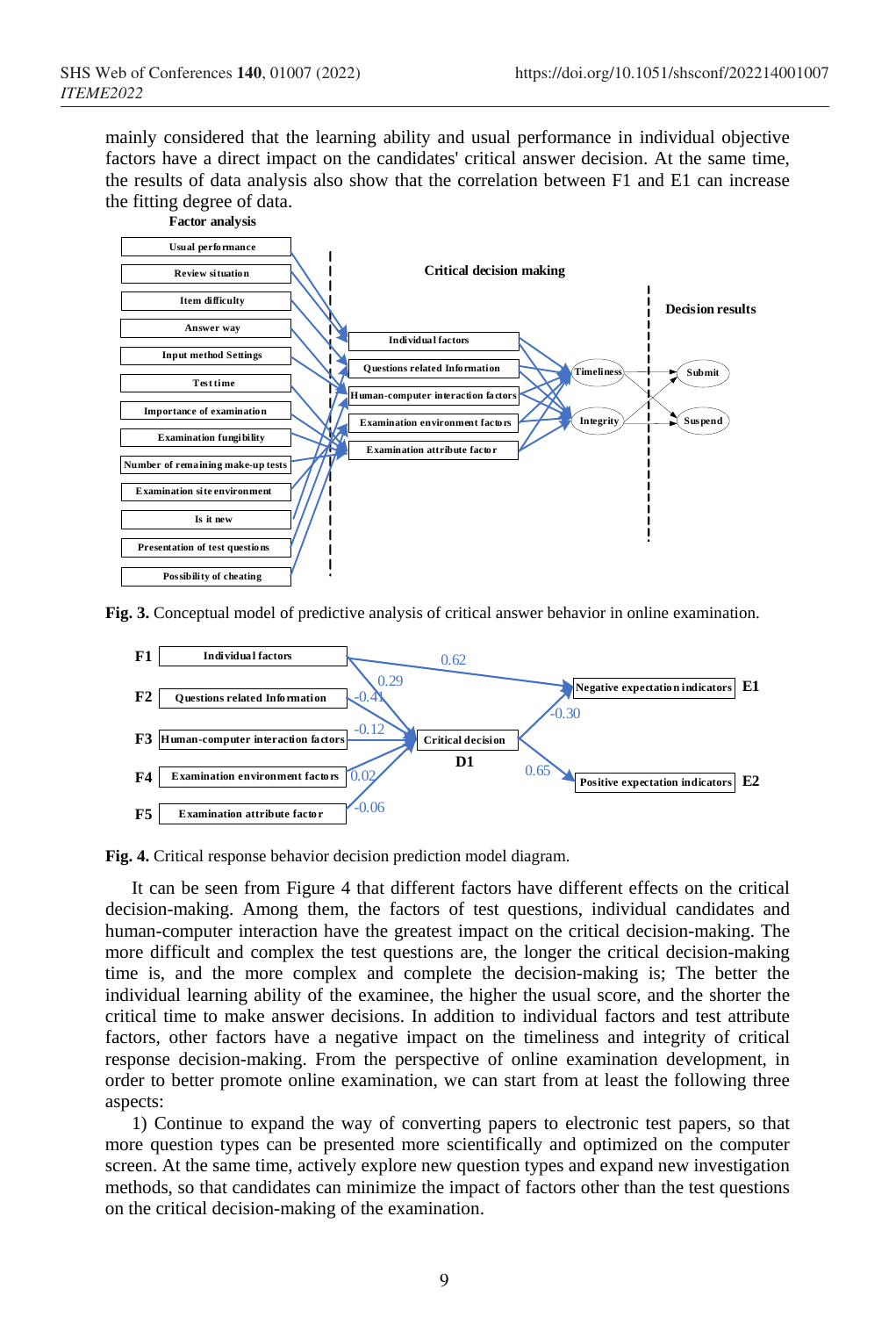2) Improve the reminder function of the computer test system to help candidates answer reasonably and scientifically, so as to avoid omission and neglect.

3) The computer-based examination system is developed and designed with a safe, reliable and user-friendly human-computer interface, and the HCIP theory is fully applied to optimize the layout and design of relevant modules of online examination, so as to reduce the impact of other content on candidates' critical decision-making.

#### **4.5 Hypothesis verification and data interpretation**

The prediction model shown in Figure 4 basically verifies hypothesis 1. However, since the factor classification method in Figure 4 is only one of many classification methods with high interpretation rate, and there are also positive and negative factors within the factor category, the influence of the factor category may vary with different combinations of factors.

For hypothesis 2, the model in Figure 4 realizes partial verification, because the test question factors and examinee individual factors include the examiner's learning level factors and the difficulty factors of the questions, which are the main factors affecting the critical answer making decision.

The model in Figure 4 also partially verifies hypothesis 3. The data show that the overall interpretation rate of the optimized index reaches 59.22%.

In addition, through the analysis of variance of the above five factors in different decision-making subjects (middle school type, age group and gender), it is found that these five factors have significant differences in the impact of different subjects. In terms of the type of middle school, the better the examiner's middle school, the smaller the influence of individual factors on decision-making, and the greater the influence of test question factors and human-computer interaction factors on decision-making, which shows that the higher the examiner's quality, the more sensitive he is to test question factors; In terms of the age group of examiners, the decision-making behavior of examiners under the age of 16 is most affected by individual objective factors, learning ability and human-computer interaction. This may be due to the fact that this age group is mainly low-grade students or technical secondary school and higher vocational students, and has less contact with standardized Online examinations; The influencing factors of decision-making in the age group of 17-24 are relatively scattered. This age group is basically senior three or previous students, and has strong adaptability to the number of online examinations and computer-based examinations. On the other hand, in the critical decision-making, the influence of boys is more significant than that of girls, and the dispersion of boys to the five factors is significantly higher than that of girls. In terms of middle school distribution, in terms of the influencing factors of critical decision-making, the coefficient of test question factors should be significantly higher than other factors, and also significantly higher than the relevant data of examiners of other types of middle schools. In terms of human-computer interaction, the ranking of former students is higher than that of new students; In terms of examination environment factors, boys rank higher than girls, which shows that boys are less sensitive to the examination environment than girls. In terms of test attribute factors, candidates in municipal key middle schools and older candidates' critical decision-making ranking is significantly higher than other candidates.

# **5 Conclusion**

Using the method of stratified random sampling analysis and investigation, this paper studies the relevant data of 2321 candidates' critical decision-making behavior in the computer-based examination of academic level in a city in China. Through the analysis of